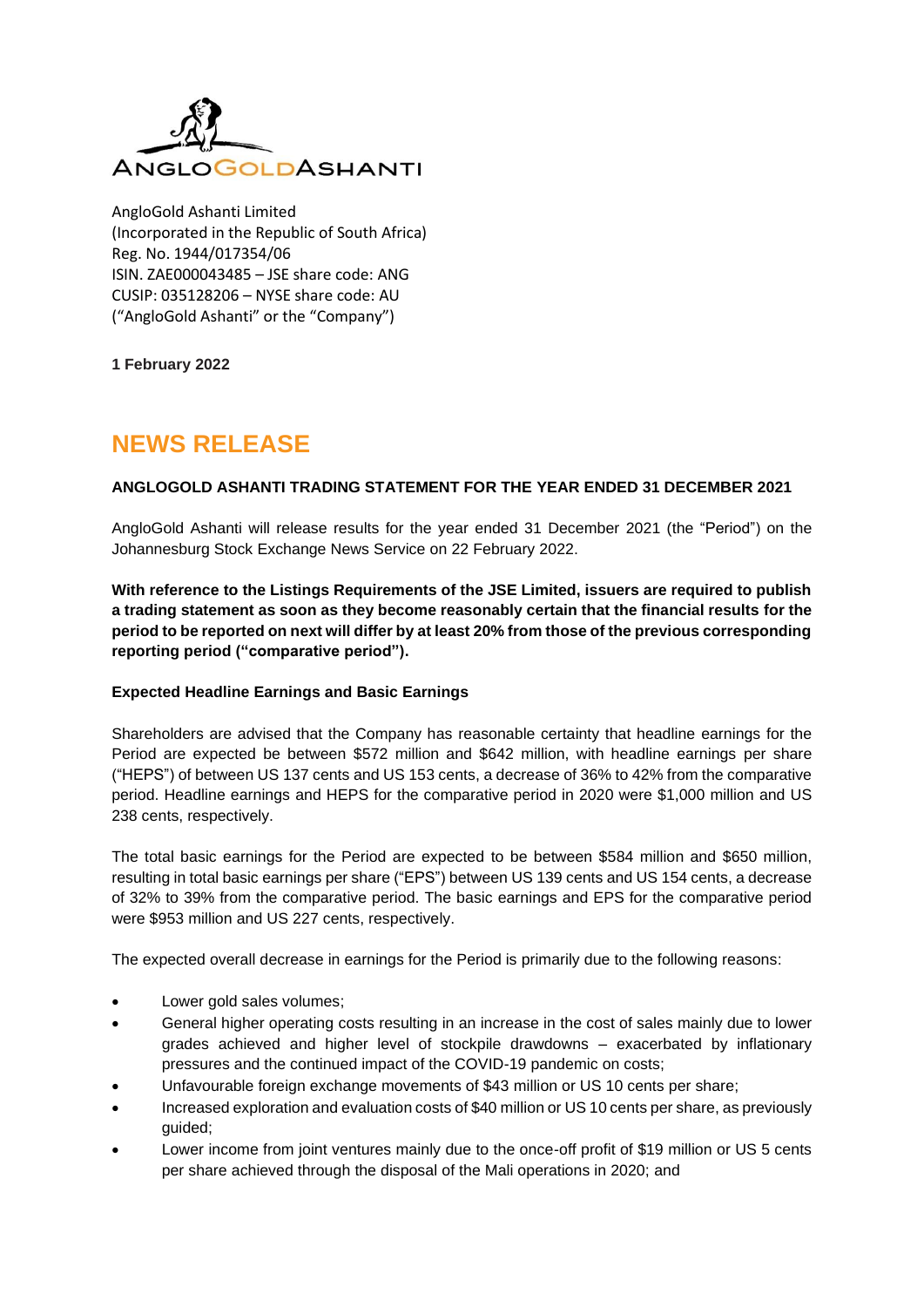- Increased once-off other expenses, including:
	- · The voluntary temporary suspension of underground mining activities at Obuasi following the sill pillar incident in May 2021 while rebuilding infrastructure and preparing the mine to resume underground production, resulted in care & maintenance costs incurred of \$45 million or US 11 cents per share,
	- Retrenchments costs incurred of \$18 million or US 4 cents per share, following the implementation of the new Operating Model with the view of streamlining the organisation and making it more efficient, and
	- · Accelerated bond settlement costs of \$24 million or US 6 cents per share as a result of the early redemption of the \$750m, 5.125% 2022 bonds, while replacing these bonds with the \$750m, 3.375% 2028 bonds, thereby extending debt maturities of the Company at lower interest rates as part of the continued strategy to optimise the capital structure.

These negative impacts were partly offset by:

- Lower amortisation due to lower production volumes;
- A decrease in net finance costs, including unwinding charges, of \$92 million or US 22 cents per share;
- Losses realised in 2020 on oil and gold derivatives of \$19 million or US 5 cents per share not recurring; and
- Lower taxes in most jurisdictions due to lower production levels, combined with the derecognition of the deferred taxes relating to the South African region in 2020 not recurring.

## **Operational Performance**

AngloGold Ashanti experienced a challenging 2021. Production for the year ended 31 December 2021 is expected to be 2.472Moz, compared to 3.047Moz (which included 241koz from our previously owned South African operations) for the year ended 31 December 2020. This production is within the revised guidance issued on 6 August 2021.

Production for 2021 was lower than the prior year mainly due to the sale of the South African operations, the Company undertaking significant reinvestments across key assets, lower realised grades across certain operations, the temporary suspension of underground mining activities at Obuasi, as well as the continued impact of the COVID-19 pandemic on production and costs.

COVID-19 impacts were excluded from the revised guidance issued on 6 August 2021. The impact on production from COVID-19 in 2021 was estimated at 47koz for 2021, mainly affecting our operations in Ghana, Brazil and Argentina.

The financial information on which this trading statement is based has not been reviewed and reported on by AngloGold Ashanti's external auditors.

Johannesburg 1 February 2022

JSE Sponsor: The Standard Bank of South Africa Limited